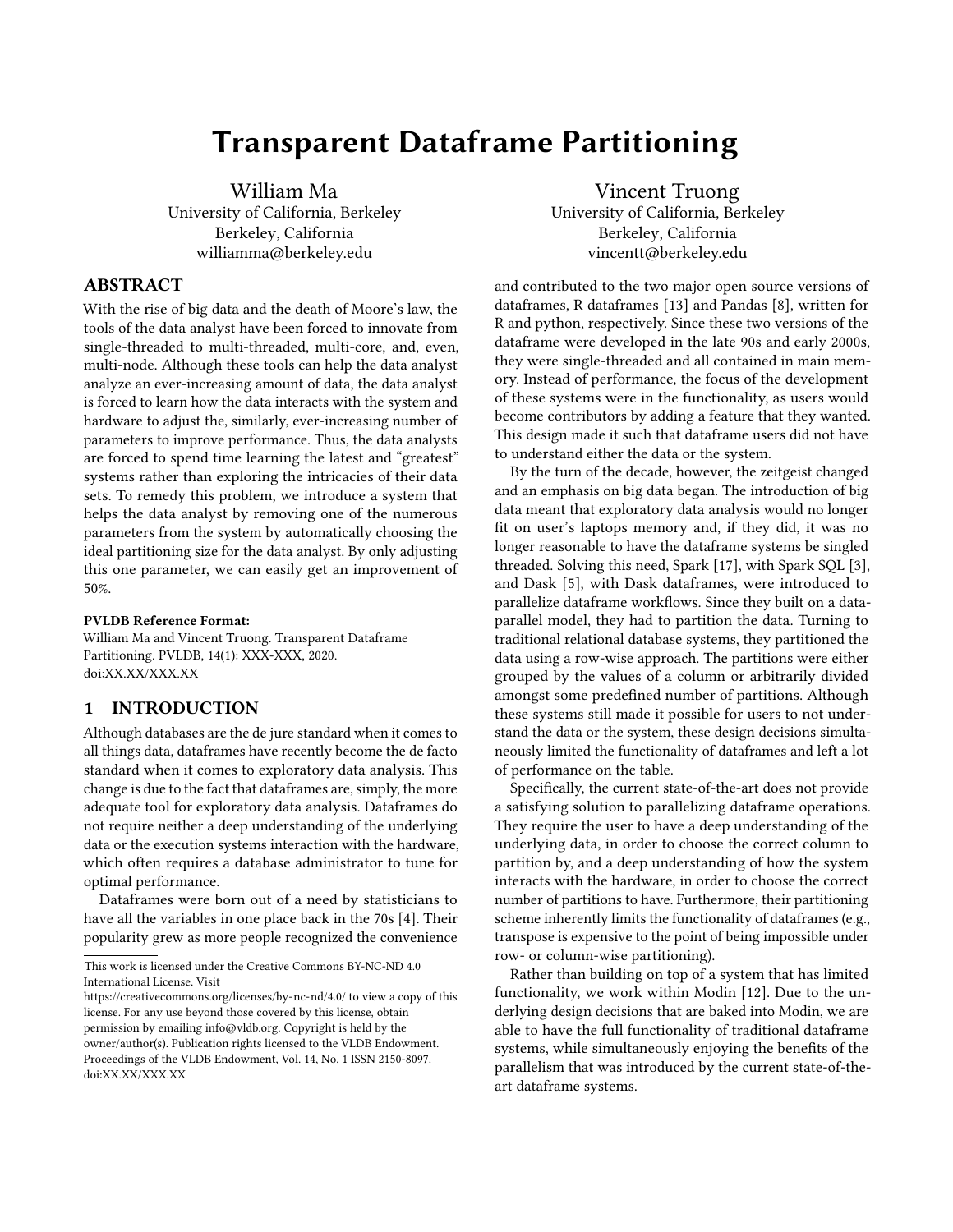<span id="page-1-2"></span>

Figure 1: Modin execution model

However, our paper shows that it is not all sunshine and rainbows when using Modin. We show our performance analysis of various functions within Modin to reveal the bottlenecks when using Modin. Working with these bottlenecks, we demonstrate that there is still performance left on the table with regards to partitioning. Thus, we built a system that transparently determines the ideal partitioning scheme for each data set and operations to be run. Due to the preliminary nature of our work, we are able to achieve the ideal partitioning scheme over 85% of the time and achieve a 50% improvement over regular Modin. However, we also lay plans for improving our system to easily cover the entire dataframe functionality and work on any hardware configuration.

The rest of the paper is organized by first describing the performance analysis in Section [2.](#page-1-0) We describe the automatic partitioning system in section [3](#page-2-0) and discuss the results of the analysis in section [4.](#page-4-0) We wrap up the paper with a discussion of the future work that we plan to do in section [6](#page-7-3) and related work in section [5.](#page-5-0)

#### <span id="page-1-0"></span>2 MODIN PERFORMANCE ANALYSIS

In this section, we give a brief introduction to the Modin architecture, with an emphasis on the aspects that affects the user experience and then introduce the performance analysis of each of these facets of Modin. We will show that a majority of the latency that the user experiences is not Modin itself but the execution and storage engines that Modin depends on.

# 2.1 Modin Overivew

At a high level, Modin is essentially a dataframe specific task manager with interchangeable storage and execution engines. The execution engine runs the functions and the storage engine ensures the data is distributed amongst the different cores/nodes. In order to parallelize execution, Modin uses a block partitioning scheme, which allows Modin to maintain the full functionality of dataframes. To demonstrate how Modin returns the result of a dataframe API call, we walk through the execution path of a typical dataframe function.

When functions called on a dataframe come into Modin, they are first rewritten using a set of operators, which is described in detail in the documentation [\[1\]](#page-7-4). In this paper, we focus only on map, or applying a function to each block partition; map\_axis, or applying a function to the block partitions of a column merged together; reduce, or applying a function to each block partition that reduces the dimension of the block; or map\_reduce, or applying a map to each operation and reducing the result  $1$ .

These operators can be broken up into two different groups of operators, the block-oriented operators and the axis-oriented operators. The block-oriented operators, map and the map portion of map\_reduce, have a degree of parallelism that is limited by the number of blocks there are because these operators only work with functions that can run on each block independently. On the other hand, the axis-oriented operators, map\_axis, reduce, and the reduce portion of map\_reduce, have a degree of parallelism that is limited by the number of columns or rows of blocks because these operators work with functions that require knowledge of the full column or row.

By rewriting into this limited set of operators, it reduces the amount of code needed to add in new execution and storage engines. Currently, the only execution engine are Ray [\[10\]](#page-8-4) and Dask. At the time of the performance analysis, it was not possible to separate the storage and execution engines, but it has since been made possible due to the hard work of Devin Petersohn. In this paper, we use the Ray execution engine and Plasma [\[11\]](#page-8-5), Ray's storage engine.

Each of these operators makes the necessary calls to the execution and storage engines to ensure that all the data is set up correctly. Although this is trivial for operators that can be distributed to each block, operators that can only be distributed to each column or row, such as map\_axis, this requires all the blocks of a particular column or row to be colocated. For all operators, the data is then deserialized from the storage engine and made ready to run on the execution engine.

The execution engine then runs the function that the operator was given on the data.

After the operator has finished executing, the data is then serialized and placed back into the storage engine. Thus, there are three phases, as shown in figure [1,](#page-1-2) of operator within Modin: (1) read, (2) execute, and (3) write.

Since chaining multiple operators, as we will see, is simply repeating these three steps, we limit our performance analysis, and subsequent automatic partitioning, to only one function at a time.

<span id="page-1-1"></span> $1$ map\_reduce is implemented as a map and then a reduce operation chained together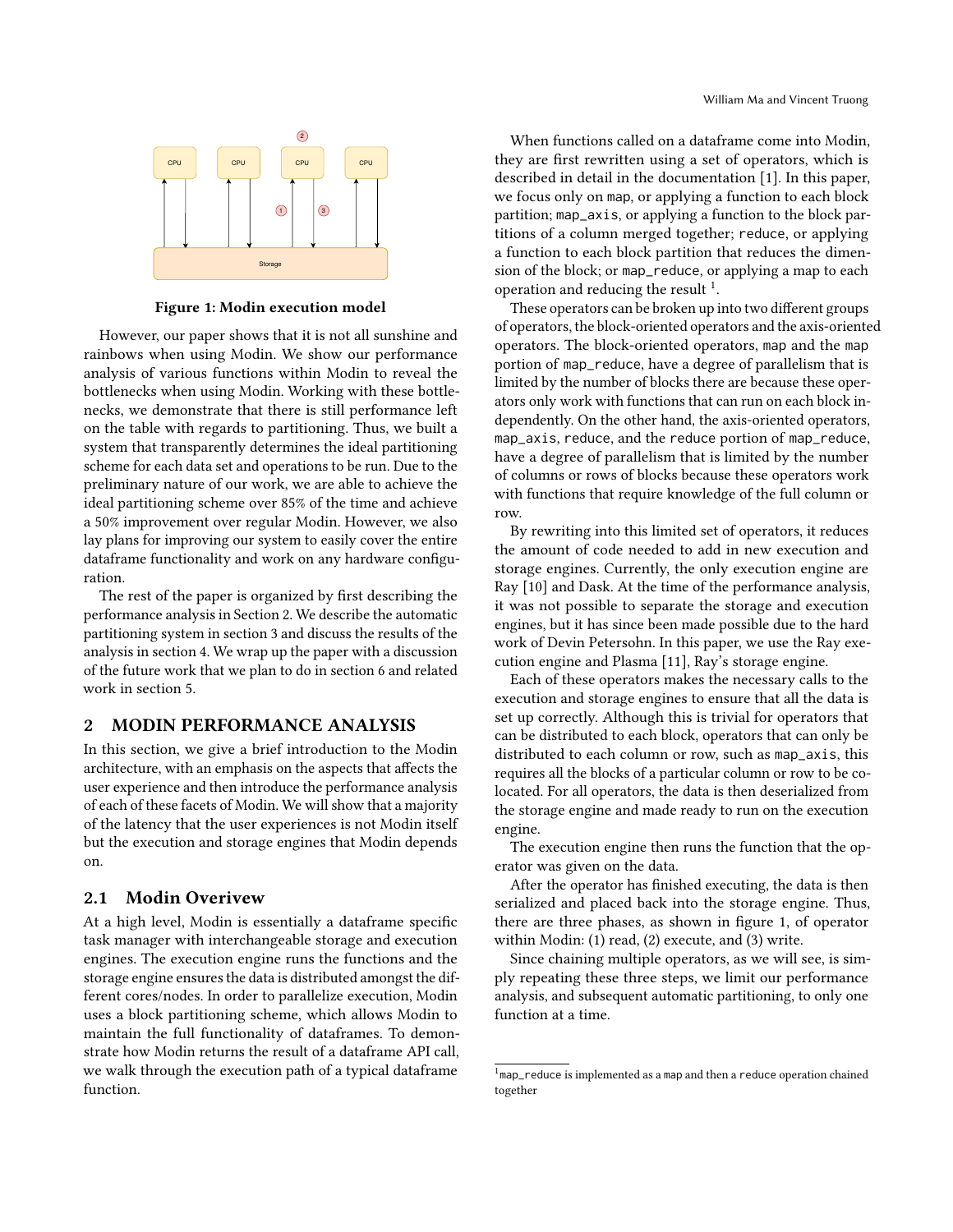With this understanding of Modin's underlying architecture, we are able to do our performance analysis of Modin to find the bottlenecks and model these three steps to determine the ideal partitioning.

## 2.2 Modin Performance

To obtain data for our performance analysis of Modin, we ran functions that did nothing except for sleep with a variety of dataframe sizes from 256 MB to 4 GB at a variety of partition sizes that would use the operators map, map\_axis, reduce, and map\_reduce. Since Modin uses block partitioning, we ensured that all the block partitions were the same size for simplicity. To get a sense of the execution times, we ran the functions in table [1](#page-3-0) with the same dataframe and partition sizes from the storage engine profiling full of randomly generated floating point values ranging from −100 to 100.

We did all of this profiling on AWS EC2 m5.xlarge instances (4 cores and 16 GB RAM), to simulate a laptop. Due to the preliminary nature of our work, we were unable to profile a larger variety of instances types, operators, functions, or execution engines. However, we believe that these results can easily be generalized.

From figure [2](#page-3-1) $^2$  $^2$ , we can see that for both the storage and execution engine, the times appear to follow a linear "upperbound estimate" and linear "lower-bound estimate" very closely with very few values falling far from these "estimates." We use this observation to build our partition models.

It is also noteworthy that the difference between falling on the lower-bound estimate and upper bound estimate can lead to a difference of nearly 100× for read times of only 200 MB of data. This will require a deeper understanding of the underlying Plasma storage engine used in Ray.

Additionally, since the storage and execution engines are chosen by the user, we are unable to simply change the execution or storage engine to improve performance. Thus, we have to work with the choices of the user. Thus, the main way to both reduce the variability and improve the performance in Modin, regardless of the storage or execution engine chosen by the user, is to control the partitioning.

To end the analysis on a more unsurprising note, we do notice, as expected, that the bottleneck of either the storage engine or the execution engine is dependent on the function being executed. For instance, we can see that there is a 25× difference between the runtime for mean and nunique, even though they both only use one reduce operator. This significant difference causes the bottleneck to be, on average, in the execution engine for nunqiue, but the bottleneck for mean is always in the storage engine.

Although not shown, the rewrite from the dataframe API to the dataframe operators is trivial at these data sizes. Similarly, the execution data for other functions are not shown for the sake of space, but they follow similar patterns as mean and nunique.

Thus, this performance analysis into Modin reveals two of significant insights. Firstly, both the storage and execution engines that we tested had a large gap between the upper-bound and lower-bound times with very little falling in between the two estimates. Additionally, the difference between the upper and lower bound would grow linearly as the partition sizes increased. Using these two insights, we describe how we built our model to estimate the storage and execution engine times for each function given a partition size next.

# <span id="page-2-0"></span>3 TRANSPARENT DATAFRAME PARTITIONING

Using the insights from the performance analysis, we develop a model that will be able to account for the relative performance between different partitioning sizes. To develop this model, we first cleaned the data that we collected for the performance analysis, which we describe in section [3.1.](#page-2-2) Then, we choose and train models to represent the data in section [3.2](#page-4-1) and show how we are able to deploy our models efficiently within Modin in section [3.3.](#page-4-2)

# <span id="page-2-2"></span>3.1 Clean Data

From section [2,](#page-1-0) we observed that the performance of both the storage and execution engines tended to be split between some upper- or lower-bound estimate. Although there was some data that was between these bounds, the majority of the data followed these upper- and lower-bound estimates relatively closely. Thus, we focused our efforts on using clustering algorithms to separate these two clusters of data.

To our knowledge, all of the clustering algorithms available would only group points together based on some relative distances between the points. In our data, however, the distance between the two groups of data was not fixed, but grew with respect to the partition size. To overcome this challenge, instead grouped the points based on the time to size ratio of these operations. In other words, we calculated the ratio between the execution or I/O time and the size of the data being executed on, read in, or written out. In essence, we were normalizing our data so that we would be able to have a fixed distance between the two clusters of data.

Having done this, we use DBSCAN [\[6\]](#page-7-5), which is a densitybased data clustering algorithm. DBSCAN works by having the user provide the hyperparameters that determine the maximum distance between two points to be considered within the same group and the minimum number of points

<span id="page-2-1"></span> $2$ The data shown in these plots have already accounted for the overhead caused by combining all the blocks of a column and any difference in output sizes.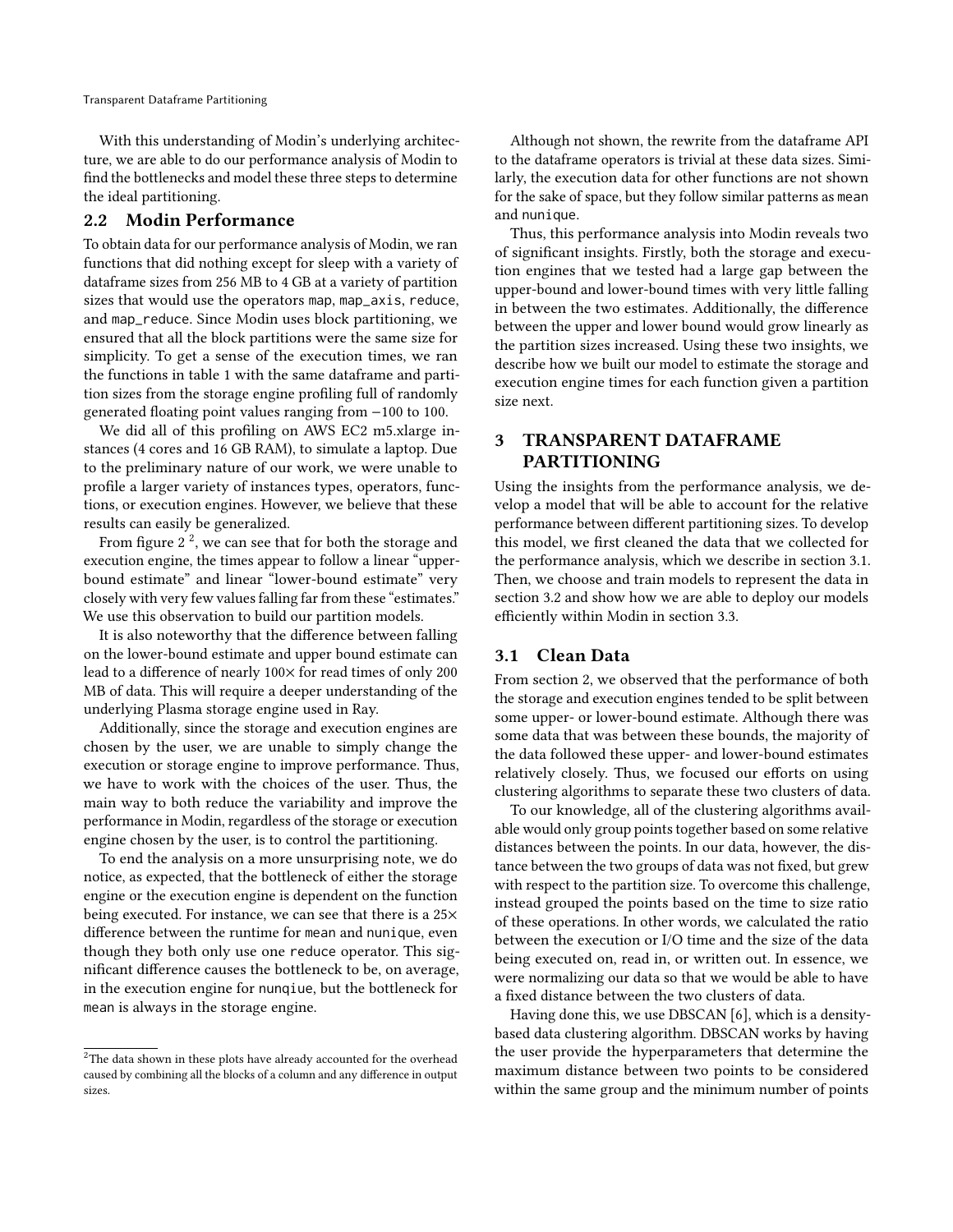<span id="page-3-0"></span>

| <b>Function</b> | Operator(s) | Description                                                                                    |
|-----------------|-------------|------------------------------------------------------------------------------------------------|
| round           | map         | Rounds each value to the nearest integer.                                                      |
| isna            | map         | Replace each value with True if the value is None, else False.                                 |
| transpose       | map         | Take the transpose of the dataframe.                                                           |
| sort_values     | map_axis    | Sort dataframe based on a given column.                                                        |
| cumsum          | map_axis    | Return the cumulative sum of all the values of the dataframe along either the rows or columns. |
| nunique         | reduce      | Returns the number of unique values in the rows or columns of a dataframe.                     |
| mean            | reduce      | Returns the mean of the values in the rows or columns of a dataframe.                          |
| count           | map_reduce  | Returns the number of non-none values of all the columns or rows of a dataframe.               |
| sum             | map_reduce  | Returns the sum of the values along the columns or rows fo a dattaframe.                       |

Table 1: Set of functions that we focused on for this work.

<span id="page-3-1"></span>

Figure 2: Modin I/O times from the storage engine and execution times for **mean** and **nunique**

within a group to be considered a real group, rather than an outlier. We show an example of this in figure [3.](#page-4-3) Although for this work we manually tuned the hyperparameters for each dataset, this process of hyperparameter tuning can be easily automated. Furthermore, though there is a lot of different models that need to be tuned, e.g., one for every function in every execution engine and the reads and writes for each storage engine, these models are fast, so we only need to store the hyperparameters, and the models only need to be tuned once during development. Most importantly, DBSCAN was chosen out of other data clustering algorithms, such as K-means clustering and Gaussian Mixture EM clustering, DBSCAN is robust to outliers. Given the nature of our profiling on AWS EC2 with its multitenancy and the eccentric behavior of the execution and storage engines that can occur, we are able to separate the outliers from the actual data for improved modeling.

With DBSCAN, however, we are unable to control the number of groups that get formed when clustering. Thus, we are not guaranteed to get two clear cut groups with some outliers. To remedy this, we always ensure that our hyperparameters return at least two groups of data and draw the line between the data that follows the lower-bound estimate and that which follows the upper-bound estimate by using the midpoint between the two adjacent groups that are the furthest apart. Using this midpoint, we are able to split the data into the ones that follow the lower-bound estimate and that which follows the upper-bound estimate.

Rather than directly using DBSCAN to detect outliers, we currently only separate outliers that are too big by only removing the datapoints that are 10 times larger than the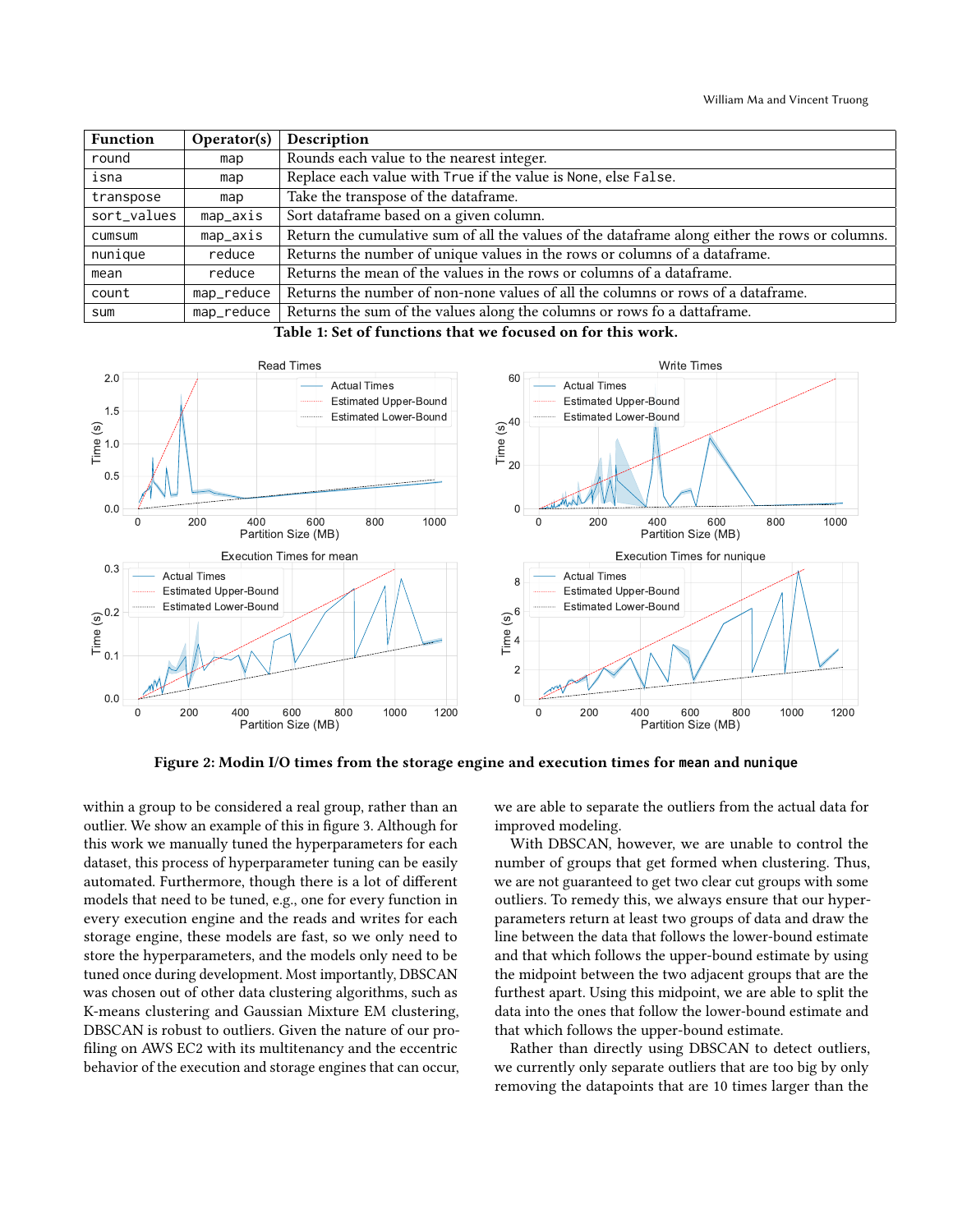<span id="page-4-3"></span>



<span id="page-4-4"></span>

Figure 4: Sample of our model estimating **nunique** run time given partition size

value with which we use to separate the data into two groups. We do not consider outliers that are significantly smaller than the other estimates because there is a physical limit on how fast anything can run. However, there is no physical limit on how slow anything can execute.

Having separated the data into two groups and filtered out the outliers, we un-normalize the data back to time and partition size. It is with this process of cleaning the data that we can use simple and understandable models to estimate the run time of each phase given the partition size for every function, which we discuss next.

# <span id="page-4-1"></span>3.2 Modeling

Since the resulting separated data is roughly linear, as shown in figure [4,](#page-4-4) we use a linear regression with l2 regularization in order to estimate the run times of the execution engine for every function and for the I/O time for the storage engine.

To combine our models, we assume that the performance of the three phases of execution of each operator is independent. Although it could be argued that if the read from storage was slow, then either or both the write and execution

should also be slow. However, we do not encounter this as there is a weak correlation  $( $0.4$ ) between the three phases$ of execution. Additionally, we assume that the execution and I/O times are independent across the multiple cores and repeat executions over the course of executing the operator. Similarly we find that there is a weak correlation  $( $0.4$ ) of$ the times even within the same execution of an operator.

Given the validity of these assumptions, we can simply add together these models to get an estimate on the overall runtime of an operator given a single model, using the following equation,

<span id="page-4-5"></span>
$$
\left\lceil \frac{n_p}{n_c} \right\rceil (m_{read}(s_p) + m_{exe}(s_p) + m_{write}(s_p)) \tag{1}
$$

where  $n_p$  is the number of partitions,  $n_c$  is the number of cpus,  $s_p$  is the size of the partition,  $m_{read}$  is the read model,  $m_{exe}$  is execution model, and  $m_{write}$  is the write model. Additionally, since these models are all linear models with respect to the partition size, the above equation easily simplifies to only two terms with simple algebra.

We combine the upper- and lower-bound estimates by calculating the expected value of the two estimates based on the number of data points that were in each group. In doing so, we are calculating the expected run time, which would lead to poor estimates of the actual run time of the entire function. However, in doing so, we believe that we are able to get more accurate relative run times. This line of work of how to best combine the lower- and upper-bound estimates will require more work to discover the best way to combine them. We discuss more about this in section [6.](#page-7-3)

Thus, the partitioning model that we have developed is both simple and quick to train because it builds on traditional and simple machine learning models. In doing so, we made it efficient to, if necessary, choose the partitioning on-the-fly. We discuss more about how we decide the partitioning using these models next.

# <span id="page-4-2"></span>3.3 Choosing a Partitioning

Currently, we use the naive approach of trying all the possible block partition sizes independently. This is done by putting every possible partitioning size into equation [1.](#page-4-5)

However, it should be trivial to frame this as an optimization problem over equation [1](#page-4-5) rather than a black-box dynamic programming problem. With this, we do not see any major problems with extending this model to include multiple functions and more complex operators, as we will discuss in section [6.](#page-7-3)

# <span id="page-4-0"></span>4 PARTITIONING PERFORMANCE

Due to the preliminary nature of our work, we tested dataframe sizes of 256 MB, 1 GB, and 4 GB with 3, 4, and 5 different partition sizes, respectively, with the same setup as in the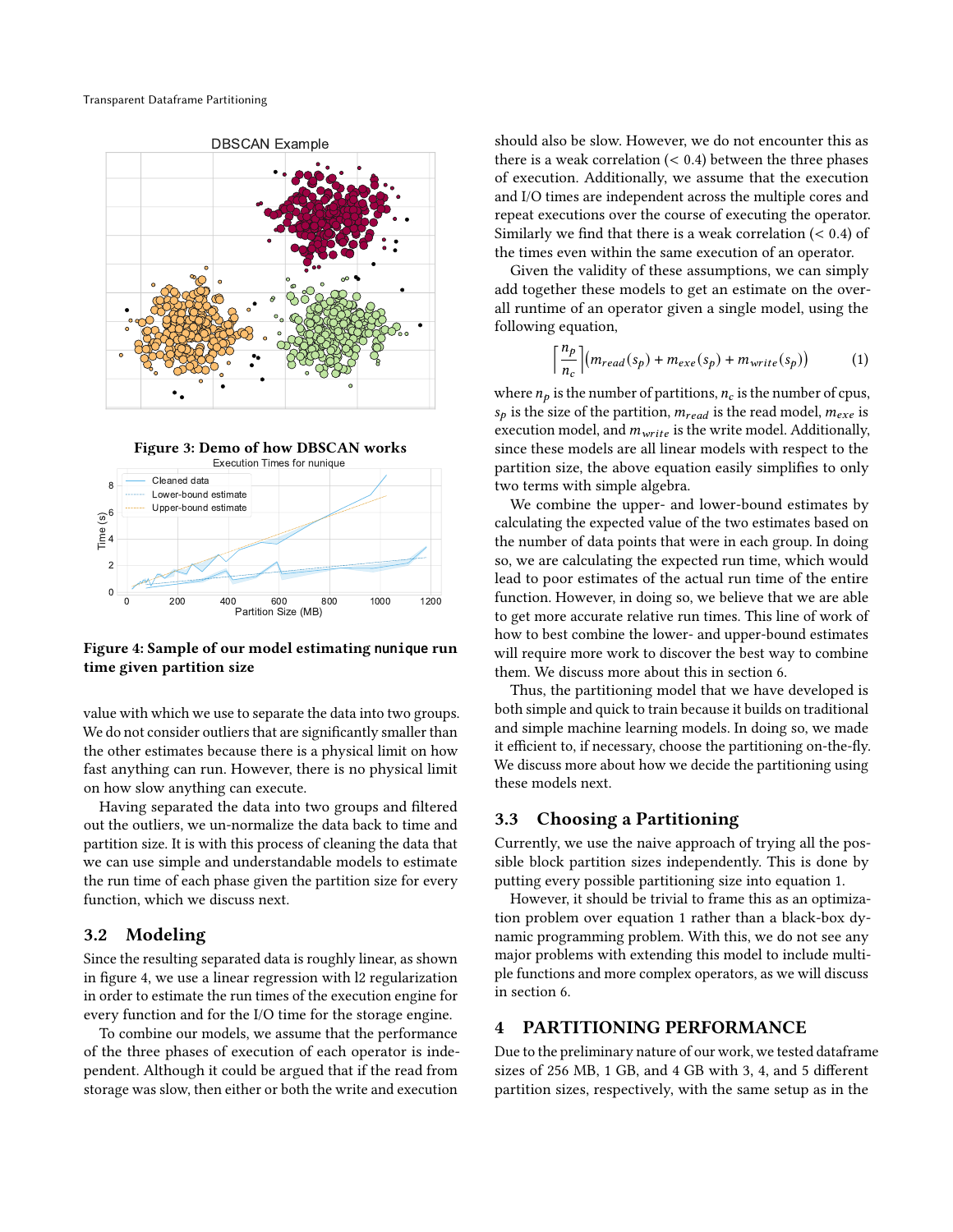performance analysis from section [2.](#page-1-0) For each of the partitioning sizes, we profiled the total run time for each function independently. With this data, calculating the ideal partitioning was simply calculating the minimum run time of the various partitioning sizes. The Modin baseline, which was to split the dataframe into the square of the number of cpus, was always included as one of the partitioning sizes.

To calculate the performance of our model, we put each of the partitioning sizes, dataframe sizes, and functions into our model and estimated the run time. Then, we chose the minimum of the estimate as the partitioning that our model chose. We look at the relative estimated times rather than the absolute times because our model estimates the expected run time, which will lay between the upper- and lower-bound estimates. For our current use-case, we also do not need the actual estimated time since we only need to find the most optimal partitioning.

For the rest of this section, we discuss how our model performs against the ideal case in section [4.1](#page-5-1) and against the default Modin case in section [4.2.](#page-5-2)

# <span id="page-5-1"></span>4.1 Performance Against Ideal

Figure [5](#page-6-0) shows that, for all functions except for transpose, the model picks a partitioning that is within 5 seconds of the ideal partitioning. However, once we take the 5 seconds into perspective for each function, by normalizing it against the ideal partition run time, we see that performance can vary anywhere from ideal all the way to 250% worse than ideal. Although this performance with respect to ideal is very poor, we can take solace in the fact that most of the functions that operate on an entire column or row, such as nunique, mean, and cumsum, perform within nearly all within 50% of the ideal run time. This dichotomy of performance between functions can be attributed to the large difference between the lower- and upper-bound estimates in the read times of the storage engine.

However, from figure [2,](#page-3-1) we can see that the read times  $3$ have a very large variability when <200MB. We believe that, given the time, increased profiling of the underlying storage engine can help us better determine the actual variability of the read times for different blocks. Additionally, with further profiling of the estimates and ideal partitioning, we can determine better partitioning sizes to getting closer to the ideal partitioning.

# <span id="page-5-2"></span>4.2 Performance Against Modin

From figure [6,](#page-6-1) we continue to see the dichotomy between the block-oriented and axis-oriented operators. For the axisoriented operators, we see improvements of over 25 seconds. Although this improvement is good, when we normalize this by the original baseline time, we see that this is an improvement of 50%. Due to the preliminary nature of this work, we believe that this is a good starting off point for further work, which we will discuss in section [6.](#page-7-3)

Since the block-oriented operators do not see much improvement from using this model, we can simply have those functions continue to use the baseline partitioning. For those functions, the baseline partitioning already is nearly at the ideal partitioning, from figure [7.](#page-6-2) These functions, rather than those that require the full column or row, are more likely to be at the ideal partitioning because these functions perform at their optimal at larger partitions. Larger partitions are preferred for block-oriented operators due to the fact that there is less data to be read in and written out relative to the axis-oriented operators.

Although the model attempts to model this by simulating faster run times for larger partition sizes, the model in this paper does not give large enough partitions. We attribute this to, again, the high variability in the smaller partitions, which lead to a larger slope in the linear regression for the upper-bound read times in the read times, shown in figure [2.](#page-3-1) However, since the profiling was done on an instances with 4 cpus, there was only 16 partitions for every dataframe. Thus, this would lead to larger partition sizes. While the model would choose models that would have 64 or more partitions, which correlated to 4 or 16 MB partitions.

# <span id="page-5-0"></span>5 RELATED WORK

Intra-operator planning Other work [\[9\]](#page-8-6) has looked at the problem of intra-operator planning. They approached the problem as a partitioned parallelism problem, similar to our work, and took the approach of determining the optimal amount of work for each processor. However, their worked looked at the problem from a more theoretical point of view and framed the problem as a flow of data from different operators and calculated the optimal partitioning to make the most of the flow.

Inter-operator planning There has also been work [\[7,](#page-7-6) [14,](#page-8-7) [15\]](#page-8-8) into inter-operator query processing. [\[14\]](#page-8-7) analyzed the performance of parallel scans and joins and determined, similar to us, that the degrees of parallelism and processor allocation, is heavily linked to the number of cpus and the amount of memory. Since we focused on dataframes, we did not have any issue with memory, as the entire dataset is always in memory. [\[7\]](#page-7-6) approached the problem by separating the independent portions of the entire query and framed the scheduling problem as a multi-dimensional binning problem. Finally, [\[15\]](#page-8-8) looks at the problem of inter-operator planning, through the lens of view maintenance, in a streaming setting.

<span id="page-5-3"></span> $^3 \rm{The \; read \; times \; shown \; are \; only \; for \; block-oriented \; operators.}$  We do not show the axis-oriented operators for space.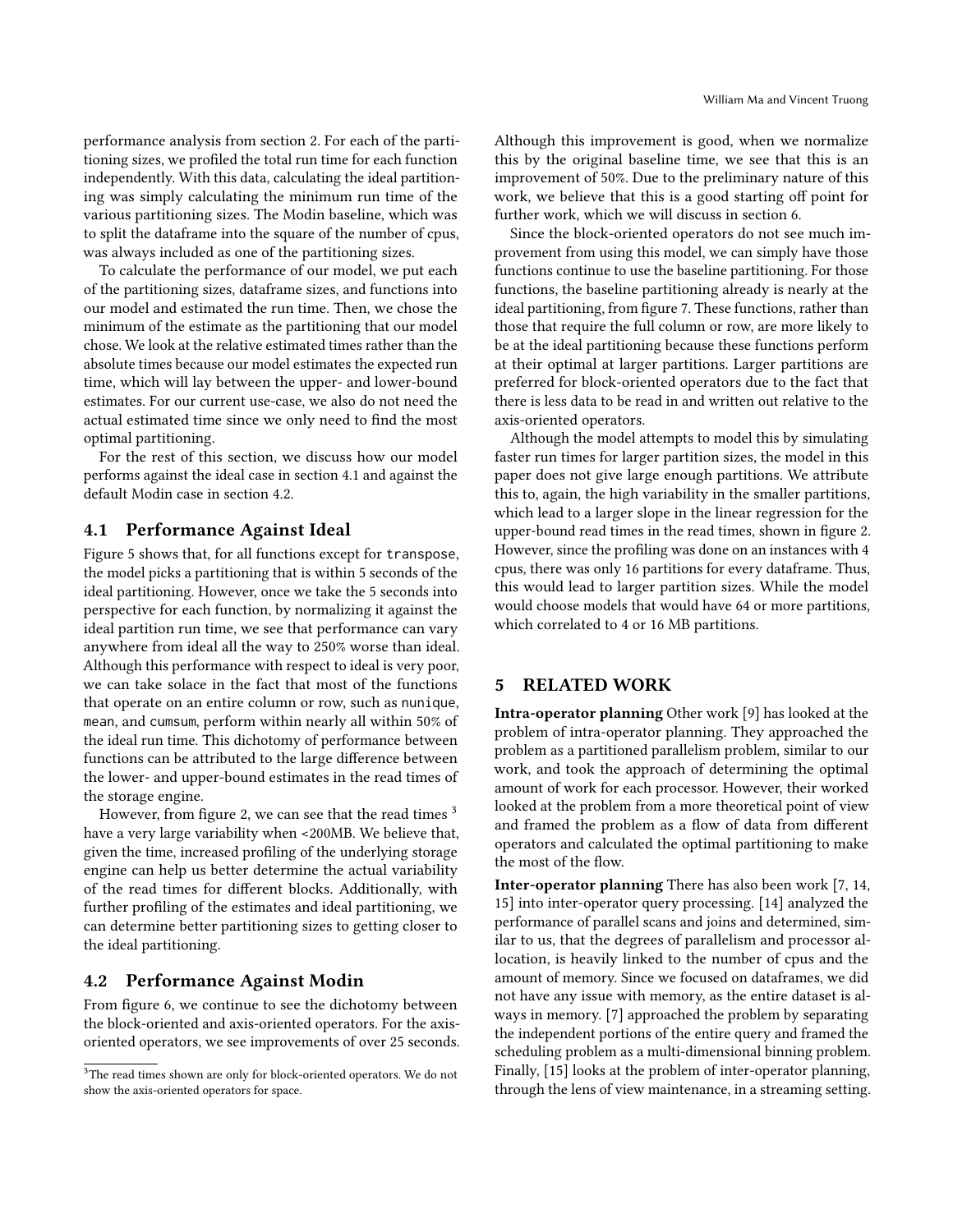Transparent Dataframe Partitioning

<span id="page-6-0"></span>



<span id="page-6-1"></span>

Figure 6: Performance of our model against default Modin partitioning

<span id="page-6-2"></span>

Figure 7: Performance of our model and default Modin partitioning against ideal partitioning

Their work differs from ours due to them trying to optimize the latency in a streaming setting.

Query planning for the cloud There is also a lot of work [\[2,](#page-7-7) [16\]](#page-8-9) that looks at query planning for the cloud. These two works, where [\[2\]](#page-7-7) is an iteration on [\[16\]](#page-8-9), focused instead on trying to find the ideal number of instances and types of

instances to launch for each batch job. Thus, rather than coming at the problem with a fixed number of nodes and a dynamic partitioning, they approached the problem with a fixed partitioning and a dynamic number of nodes.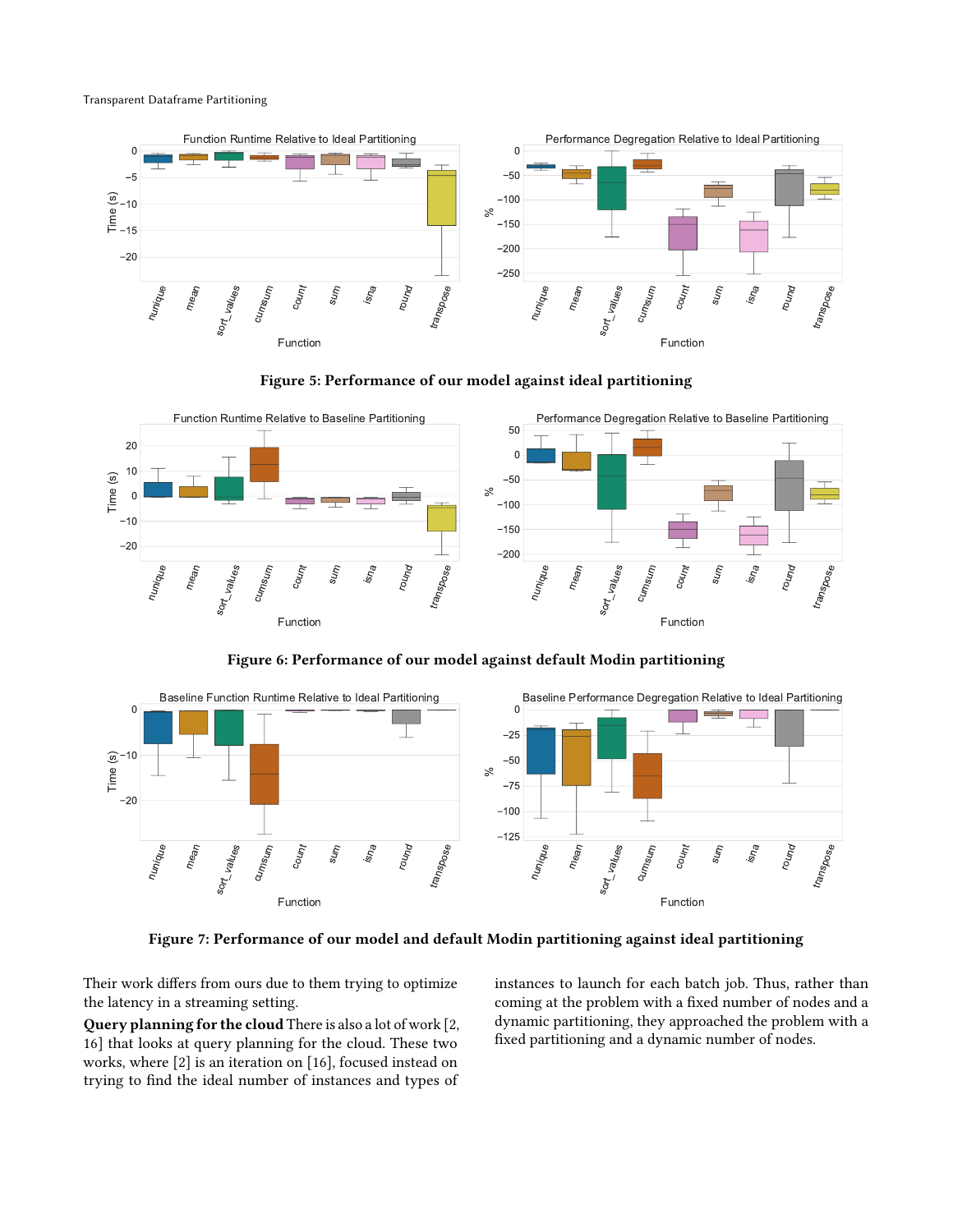# <span id="page-7-3"></span>6 FUTURE WORK

More complex operations Due to the preliminary nature of this work, we only look at simple operators. However, it will be interesting to explore how to expand this work to include operators such as group-by and filters. We do not expect much difficulty in expanding this to operators that have predictable sizes since these models should extend without issue.

On the other hand, we expect there to be some work in including operators that do not have have predictable sizes, such as join. One approach for this type of issue would be to include a selectivity estimator. Since this selectivity estimator would be run on-the-fly, we would need this estimator to be lightweight to be able to be shipped with the library and fast enough to justify running the estimator for operations that may only take seconds to run.

With these additional operators, it helps us expand this model to be able to capture the full dataframe functionality, which includes non-relational operations such as pivot.

Multiple operations Though it should be trivial to extend this model to multiple operations, since multiple operations essentially chain more operators together. We have shown that this model can work in settings with multiple operators with the inclusion of map\_reduce. However, the accuracy of the model will inevitably deteriorate as the number of operators increase, we plan to explore how to capture the variability of the storage and execution engines more accurately.

For this current work, we did attempt to capture the variability as a shifted exponential distribution, Gamma distribution, and log Gamma distribution. However, these distributions, which are known for their long- and heavy-tails, fail to capture the variability introduced by the storage and execution engine that we used.

Automation We do plan to include this work to ship with Modin. However, due to the open-source nature of Modin, we will have to do a non-trivial amount of engineering work and improve the documentation to ensure that we do not require an undue burden of requiring contributors to understand the inner workings of our model, or even understand systems or machine learning in order to help improve the coverage of dataframe functionality or adding new storage or execution engines to Modin.

However, we do not believe that this will be too difficult as the actual model is relatively simple to automate as there are open-source implementations of hyperparameter search algorithms.

Hardware independence Although it is obvious that the performance of different partition sizes is dependent on the underlying hardware, it is not clear if the relative performance of partition sizes will be significantly impacted by different hardware configurations. This will require profiling on different hardware configurations to determine if the relative performance of different partition sizes will be significantly impacted to justify introducing additional complexity to capture the difference.

If we did have to capture this difference, we could ship Modin with a model that can warm-start the model. Thus, as the user uses Modin, the accuracy of the model will increase. However, this introduces issues with the trade-off between how much data to store with each operation execution and the accuracy of the model.

#### 7 CONCLUSION

In this paper, we have shown an in-depth performance analysis of Modin. This performance analysis has revealed that the underlying storage and execution engines have a large variability in their performance. Additionally, the performance tends to follow either an upper- or lower-bound estimate. Using this, we are able to build a model that can predict the relative performance between different partition sizes. However, the performance of this model is limited by a lack of profiling data to help make sense of the large perceived variability in the storage and execution engines. Even with this limitation, we are able to achieve a 50% improvement over baseline Modin.

# **REFERENCES**

- <span id="page-7-4"></span>[1] 2020. Modin.<https://modin.readthedocs.io/en/latest/>
- <span id="page-7-7"></span>[2] Omid Alipourfard, Hongqiang Harry Liu, Jianshu Chen, Shivaram Venkataraman, Minlan Yu, and Ming Zhang. 2017. CherryPick: Adaptively Unearthing the Best Cloud Configurations for Big Data Analytics. In 14th USENIX Symposium on Networked Systems Design and Implementation, NSDI 2017, Boston, MA, USA, March 27-29, 2017. 469– 482. [https://www.usenix.org/conference/nsdi17/technical-sessions/](https://www.usenix.org/conference/nsdi17/technical-sessions/presentation/alipourfard) [presentation/alipourfard](https://www.usenix.org/conference/nsdi17/technical-sessions/presentation/alipourfard)
- <span id="page-7-1"></span>[3] Michael Armbrust, Ali Ghodsi, Matei Zaharia, Reynold S. Xin, Cheng Lian, Yin Huai, Davies Liu, Joseph K. Bradley, Xiangrui Meng, Tomer Kaftan, and Michael J. Franklin. 2015. Spark SQL: Relational Data Processing in Spark. In Proceedings of the 2015 ACM SIGMOD International Conference on Management of Data - SIGMOD '15. ACM Press, Melbourne, Victoria, Australia, 1383–1394. [https://doi.org/10.1145/](https://doi.org/10.1145/2723372.2742797) [2723372.2742797](https://doi.org/10.1145/2723372.2742797)
- <span id="page-7-0"></span>[4] J. Chambers, T. Hastie, and D. Pregibon. 1990. Statistical Models in S. In Compstat, Konstantin Momirović and Vesna Mildner (Eds.). Physica-Verlag HD, Heidelberg, 317–321.
- <span id="page-7-2"></span>[5] Dask Development Team. 2016. Dask: Library for dynamic task scheduling.<https://dask.org>
- <span id="page-7-5"></span>[6] Martin Ester, Hans-Peter Kriegel, Jörg Sander, and Xiaowei Xu. 1996. A density-based algorithm for discovering clusters in large spatial databases with noise. AAAI Press, 226–231.
- <span id="page-7-6"></span>[7] Minos N. Garofalakis and Yannis E. Ioannidis. 1996. Multi-dimensional resource scheduling for parallel queries. ACM SIGMOD Record 25, 2 (June 1996), 365–376.<https://doi.org/10.1145/235968.233352>